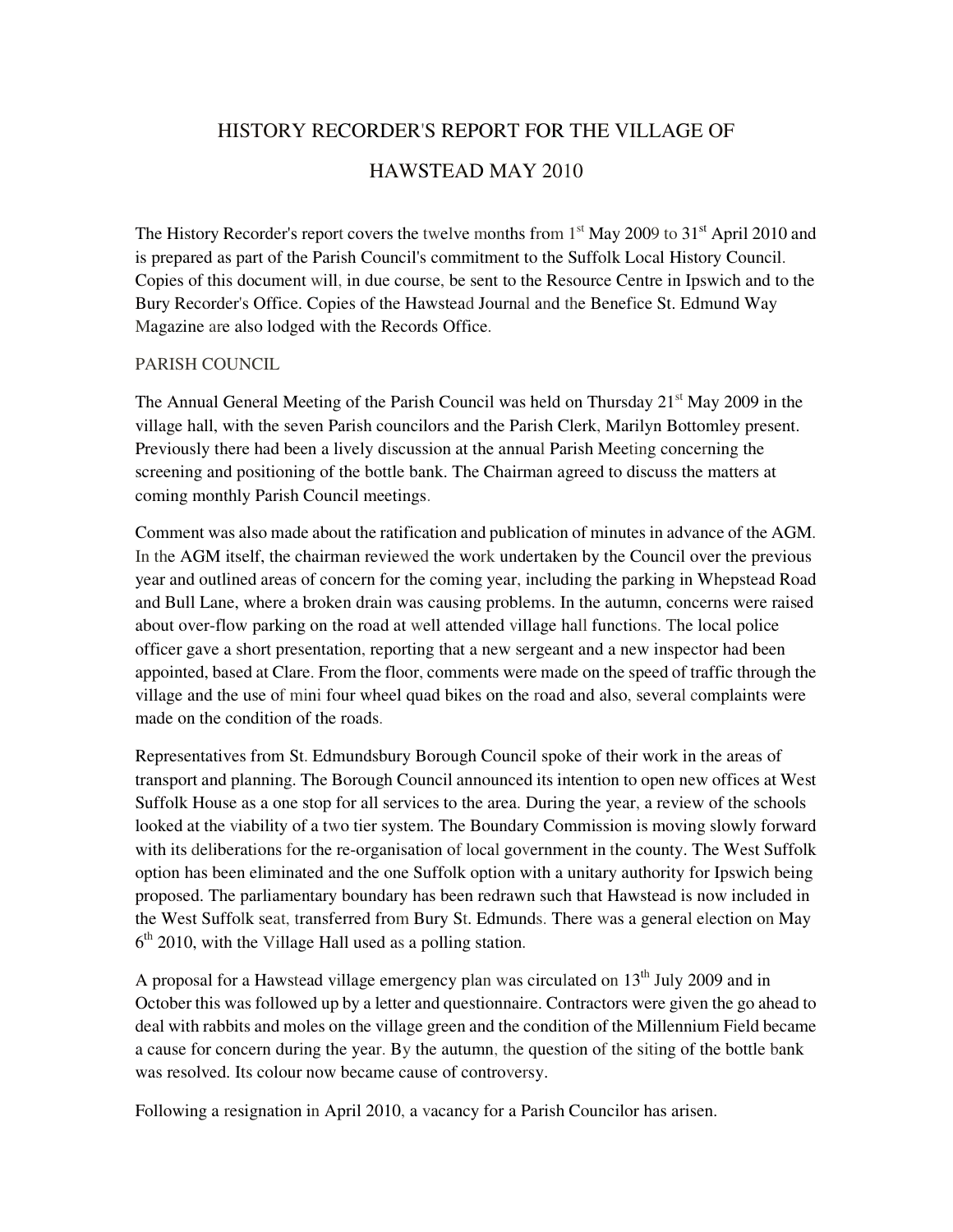On Friday 31<sup>st</sup> July, the council tarred and gritted Church Road, Pinford End. In August, Whepstead Road surface was gritted. In November, Anglia Water worked on the drainage problem at the Pinford End junction of Bull Lane and Church Road. Many potholes appeared in local roads after the winter.

### VILLAGE HALL

Local produce sales outside Hawstead village hall started on the  $13^{\text{th}}$  June and continued on the  $2^{\text{nd}}$ and 4th Saturdays of the month until the end of September, 2009.

The installation of a phone line and broadband package for the Village Hall from the Village Connect Scheme was announced in June. Six IBM computers and monitors were donated by a village resident.

Cream teas were available on the village green on Sunday  $5<sup>th</sup>$  July.

The village green was cut for hay on  $20^{th}$  June 2009 and Barry Coulson, with his tractor/digger, was clearing brambles from the village green corner opposite the bottom of the junction of Whepstead Road on 11<sup>th</sup> August 2009. A working party was organized for September 2009 to clear ragwort and on Saturday 6<sup>th</sup> March to clear scrub around the village green. Further village green maintenance work was carried out by a local contractor. In November, footpaths up to the woods were cleared.

The village Flower Show and Fete was held on Sunday  $6<sup>th</sup>$  September.

The village lottery, which played a part in the funding to build the hall, was wound up in November after raising over £4000.

The Christmas lunch for village pensioners was given on Thursday  $17<sup>th</sup>$  December 12.30. A Christmas tree was put up outside the hall for the first time in many years and another was placed inside the hall.

Burns Night was celebrated with a supper in the village hall on Saturday 23<sup>rd</sup> January 2010.

## CHURCH BENEFICE

The Rev Martin Thrower held his last service in the Benefice at Lawshall on 31<sup>st</sup> May 2009 and left to take up a new appointment as Rector of Hadleigh. The Rev Annette Shannon as Assistant Curate assumed his duties in the Benefice. The Reverend Simon Hill, the Rural Dean for Lavenham Deanery, wrote in December that the vacancy at St. Edmunds Way, which did not attract any applications when advertised a couple of months ago, will be re-advertised nationally in January. The Benefice continued to be in interregnum until April 2010 when the Rural Dean wrote in the Newsletter and on the website that "I am delighted to announce that the Reverend Jane Buckles has accepted the Bishop of St. Edmundsbury and Ipswich invitation to be incumbent of St Edmund Way Benefice. Jayne will be moving from Wales with her husband Derek to Lawshall in the summer; the date of her induction will be announced in due course."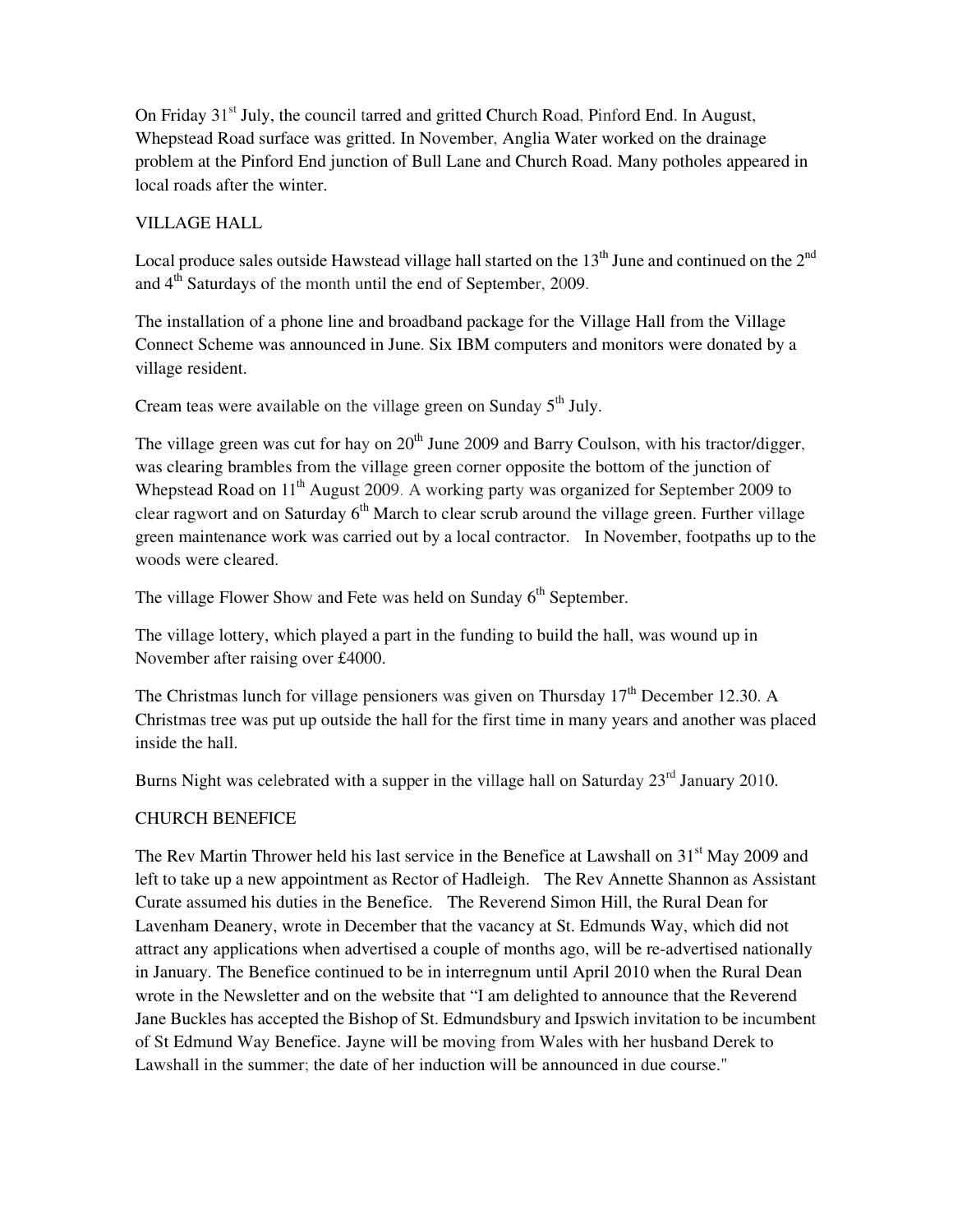A detailed record of all graves in Hawstead churchyard is being prepared by Tony Hillman and Angela Rushen. The exercise is being undertaken because the churchyard is likely to be closed for any new burials in the coming year. In future, all burials will be in the churchyard extension. A space for interment of cremated remains will be set aside in the old churchyard.

The death of Sylvia Miller (for many years secretary of the Community Council) occurred on  $6<sup>th</sup>$ July 2009, and a funeral service was held on Monday  $20^{th}$  July. Maude Cornwell died on  $16^{th}$  July 2009; her funeral service was in Hawstead Church on  $30<sup>th</sup>$  July 2009. Although not strictly within the time scale of this report, the death of one-time Community Council secretary and long-time village resident, Stella Woodham-Smith, on  $12<sup>th</sup>$  May 2010 at Pinford End Nursing Home is noted here.

Highlights of the year in the Benefice at Hawstead include the "Talent Challenge", whereby parishioners were given the task of converting £5 into as much as possible. For example, on Friday  $12<sup>th</sup>$  June, cream teas were prepared at Church Farmhouse and raised £150. Clive Paine gave an evening lecture in all Saints Church Hawstead on  $26<sup>th</sup>$  June, telling its story and pointing out its features under the auspices of the Suffolk Historic Churches Trust.

On Saturday 4<sup>th</sup> July, 2009, in the Cathedral in Bury, our curate, Annette Shannon, was ordained to the priesthood. Her first communion was on Sunday the  $5<sup>th</sup>$  at Hawstead. Hawstead All Saints was again included in the Suffolk Historic Churches Cycle Ride on Saturday, September 12<sup>th</sup>. October  $3<sup>rd</sup>$  saw the 15 mile annual sponsored walk around the benefice churches. Harvest supper was held on Saturday 10<sup>th</sup> October in the village hall.

A concert of carols was given by the Aquarius Singers in Hawstead Church on Sunday,  $13<sup>th</sup>$ December. A "Nativity in the Barn" event was held on Christmas Eve at 4pm at Hawstead Place, with the permission of Rupert Brown; around 250 people attended and a collection raised £366.23 for St. Nicholas Hospice and the Special Baby Care Unit at West Suffolk Hospital.

The annual Church Meeting was held in the Village Hall on Palm Sunday, 21<sup>st</sup> March at 12.45pm, followed by a Bring and Share lunch. A week later, a Lent lunch was held in the village hall on Sunday 28<sup>th</sup> March.

An organist is required for leading the congregation in sung services at Hawstead.

#### WEATHER

On  $7<sup>th</sup>$  June 2009, there was a violent thunderstorm with lightening that caused a power cut at about 6.20pm. We were on the edge of a violent storm north of Sudbury that caused a whirlwind and a severe hailstorm.

A heat-wave occurred from June  $28<sup>th</sup>$  to July  $5<sup>th</sup>$  with temperatures exceeding 26 degrees C. The following 3 weeks of July gave plentiful rain with temperatures close to normal. August was dry and warm – not a "barbeque summer". October was a dry month with a slight air frost on  $18<sup>th</sup>$ . November was the wettest month of the year. The first 10 days of December were mild and wet and the first snow fell on  $16<sup>th</sup>$ . Over Christmas a thaw set in but by  $28<sup>th</sup>$  it was cold again and remained so until March.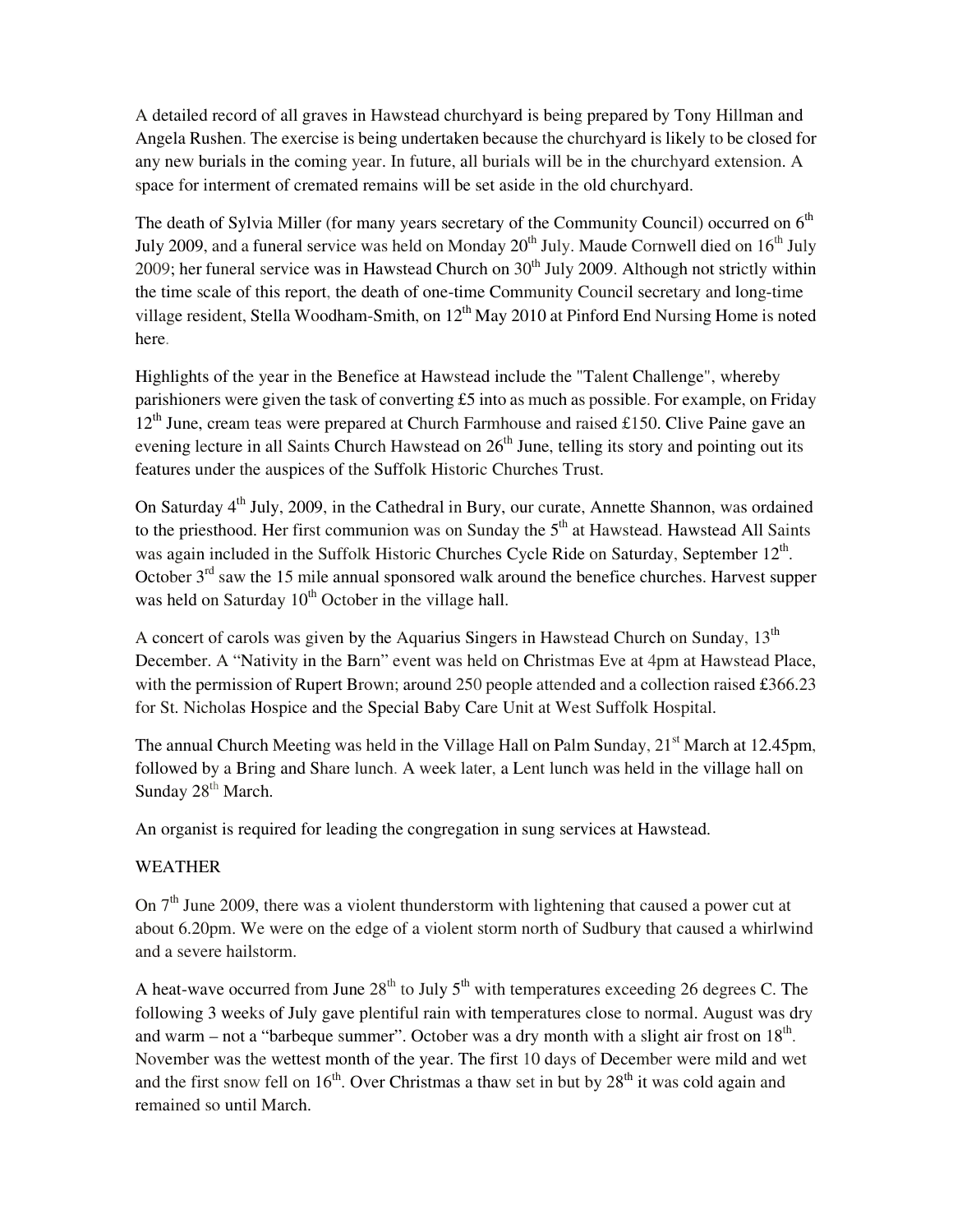In March 2009, news circulated in the village that new tenants would be moving into the pub and consequently, tenant Richard Reed took over the pub lease on  $7<sup>th</sup>$  April 2009. In due course, The Metcalfe Arms held a Family Fun day on  $31<sup>st</sup>$  May 2009 and live music on  $5<sup>th</sup>$  June with Irie J Classic Soul.

However, in September an announcement was made that that there will be new faces running the pub, and after the winter, in February 2010, the Journal reported news from the Metcalfe Arms with new landlady and landlord, Sam and Darren.

At the South Suffolk Show, held at Ampton Racecourse near Ingham, on Sunday  $10^{th}$  May 2009, Andrew Brown won 5 prizes for heifers cows and bulls. The Aberdeen Angus cattle entered by Andrew Brown at the Rutland County Show on  $6<sup>th</sup>$  June 2009 and in the Edenbridge and Oxted Show on August  $30<sup>th</sup>$  2009 won more prizes.

Pinford End Nursing Home held their 21<sup>st</sup> anniversary summer fete on Saturday 27th June, from 2 to 5pm. There was afternoon tea, a chamber orchestra, bric-a-brac stall, tombola and face painting, raffles and competitions.

Fine gardening weather has been tempting thieves to steal power tools and machinery from sheds, (reported the Bury Free Press on the 28th August 2009). A chainsaw, lawnmower, hedge trimmer and leaf blower were stolen from an insecure shed at The Pound. Suffolk police renewed their appeal for information following a spate of road sign thefts.

On the evening of  $25<sup>th</sup>$  August 2010, Jane Holliday, 54, from Hawstead completed her Three Fears Challenge for the Bury St Edmunds-based St. Nicholas Hospice, when she handled an enormous Chilean Rose Tarantula. Her last task was facing her fear of spiders.

The West Suffolk Wheelers and Triathlon Cycling Club held a hill climb time trial at Pinford End on 3rd September 2009. The winner won by 3 seconds in a total time of 2 min. 41 sec. over 2 ascents of the hill.

A woman was taken to hospital on Sunday  $11<sup>th</sup>$  October 2009 after being freed from the wreckage of her car. Fire fighters worked for nearly an hour using hydraulic cutting equipment to free the woman after her car, a green Vauxhall Corsa, crashed into a fence in Church Road, Hawstead just before 10.15 pm. Three fire crews, including an emergency rescue tender were called to the scene from Bury just after 10.30 pm. The road was closed for a time while the emergency services worked at the scene. No other vehicle was involved. A police spokeswoman said there were two casualties who suffered minor injuries. One person was taken to West Suffolk Hospital for treatment.

There was a burst water main at Park Lane Cottages at about 4.15 am on 21<sup>st</sup> October 2009, resulting in no water supply to Pinford End. Water Engineers repaired the leak and re-connected the supply at 10am.

In the autumn, it was announced that public phone boxes in Suffolk face the axe, including the one at Pinford End (which only collected 87 pence in the last year). BT was looking to scrap 53 phone booths. St. Edmundsbury Borough Council consulted with residents until November 25 and